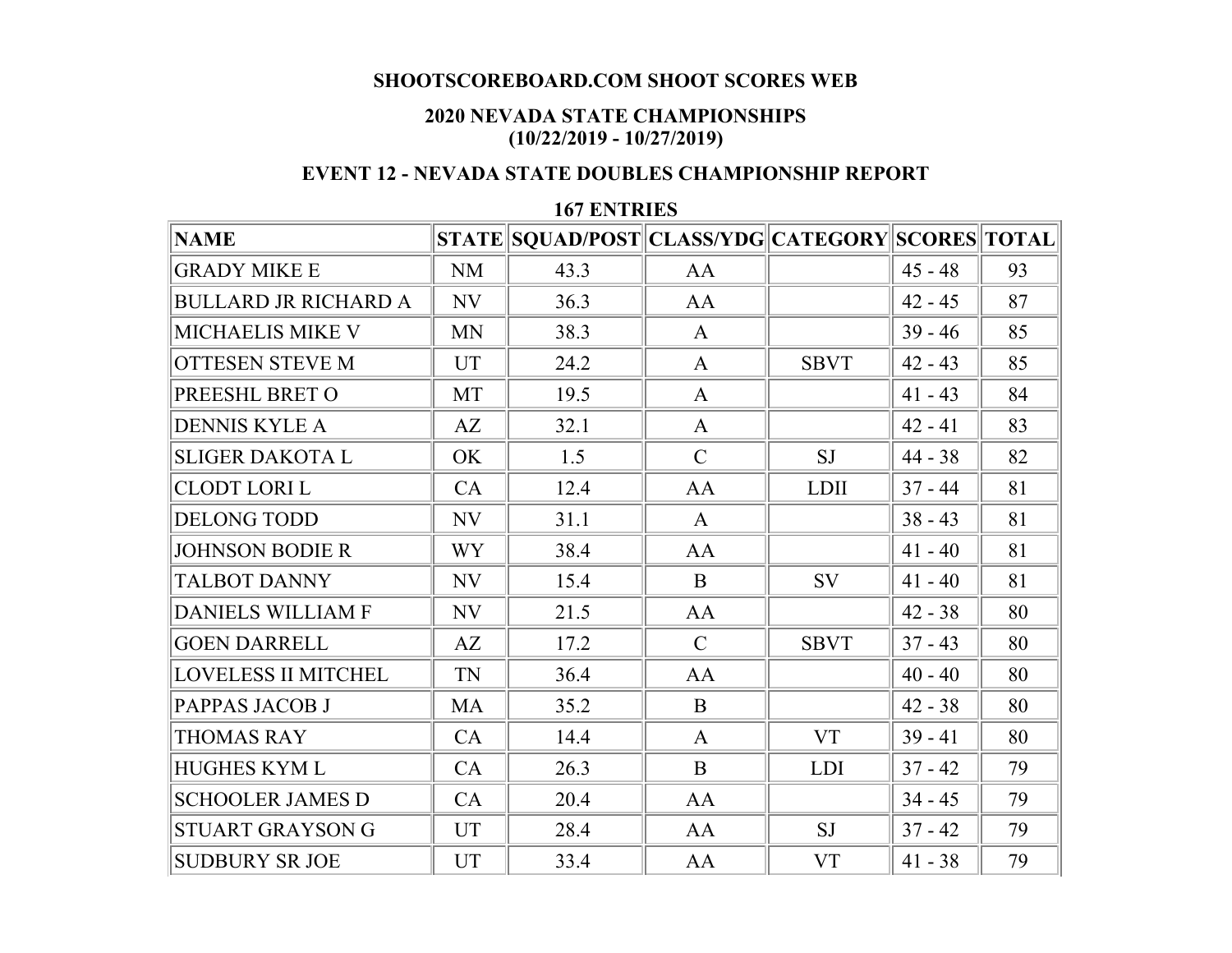| WHITE JEFFREY L          | NV             | 35.1 | $\mathcal{C}$ |             | $37 - 42$ | 79 |
|--------------------------|----------------|------|---------------|-------------|-----------|----|
| <b>SAUNDERS TODD A</b>   | CA             | 26.2 | $\mathbf{A}$  |             | $35 - 43$ | 78 |
| <b>DAGHER MARK J</b>     | NV             | 21.1 | AA            |             | $39 - 38$ | 77 |
| <b>GUDAHL LINDA A</b>    | WY <sub></sub> | 32.3 | B             | <b>LDII</b> | $38 - 39$ | 77 |
| <b>SYME SCOTT E</b>      | <b>UT</b>      | 8.4  | $\mathbf{A}$  | <b>SBVT</b> | $39 - 38$ | 77 |
| WRIGHT PAM               | <b>UT</b>      | 33.5 | B             | <b>LDII</b> | $43 - 34$ | 77 |
| <b>HELLER JIMMY R</b>    | CA             | 36.1 | AA            | <b>VT</b>   | $37 - 39$ | 76 |
| <b>KELLY JOHN E</b>      | WY <sub></sub> | 15.5 | AA            | <b>VT</b>   | $37 - 39$ | 76 |
| <b>SHEPARDSON D DEAN</b> | NV             | 44.3 | $\mathcal{C}$ | <b>VT</b>   | $37 - 39$ | 76 |
| <b>STEVENS CHASE</b>     | <b>UT</b>      | 32.2 | B             |             | $41 - 35$ | 76 |
| VANVACTER ROBERT E       | CA             | 20.1 | B             |             | $37 - 39$ | 76 |
| <b>ABO SCOTT B</b>       | ID             | 15.1 | AA            |             | $39 - 36$ | 75 |
| RIDINGER BRIAN D         | NV             | 15.3 | $\mathcal{C}$ |             | $42 - 33$ | 75 |
| <b>SANDBORG BILL</b>     | CA             | 16.4 | $\mathcal{C}$ | <b>SBVT</b> | $38 - 37$ | 75 |
| WINKEL DR LAURA W        | <b>WA</b>      | 34.5 | $\mathbf{A}$  | <b>LDII</b> | $38 - 37$ | 75 |
| <b>MCGARR RONALD P</b>   | CA             | 11.2 | $\mathbf{A}$  |             | $40 - 34$ | 74 |
| PIERSON MITCHELL A       | <b>NE</b>      | 11.3 | $\mathbf{A}$  | <b>JR</b>   | $34 - 40$ | 74 |
| <b>STODART IAN</b>       | <b>UT</b>      | 22.2 | AA            | <b>JRG</b>  | $33 - 41$ | 74 |
| AKIONA SIDNEY J          | H <sub>I</sub> | 17.4 | B             | <b>SBVT</b> | $36 - 37$ | 73 |
| <b>HENSLEY GARRETT</b>   | AR             | 18.2 | B             | <b>JR</b>   | $33 - 40$ | 73 |
| <b>JOHNSON WARREN W</b>  | WY <sub></sub> | 26.4 | B             | <b>JRG</b>  | $31 - 42$ | 73 |
| <b>SMITH STEVEN R</b>    | CA             | 36.2 | B             | <b>VT</b>   | $33 - 40$ | 73 |
| <b>DUWE H JOHN</b>       | WI             | 27.5 | B             | SV          | $35 - 37$ | 72 |
| <b>JAMES KENNETH D</b>   | NV             | 12.1 | $\mathcal{C}$ | <b>SBVT</b> | $34 - 38$ | 72 |
| <b>MILLER RON</b>        | MN             | 29.5 | $\mathcal{C}$ |             | $33 - 39$ | 72 |
| <b>STREET BOBBY G</b>    | <b>UT</b>      | 28.5 | B             |             | $35 - 37$ | 72 |
| <b>WILKIN LORIN J</b>    | NV             | 34.2 | B             |             | $39 - 33$ | 72 |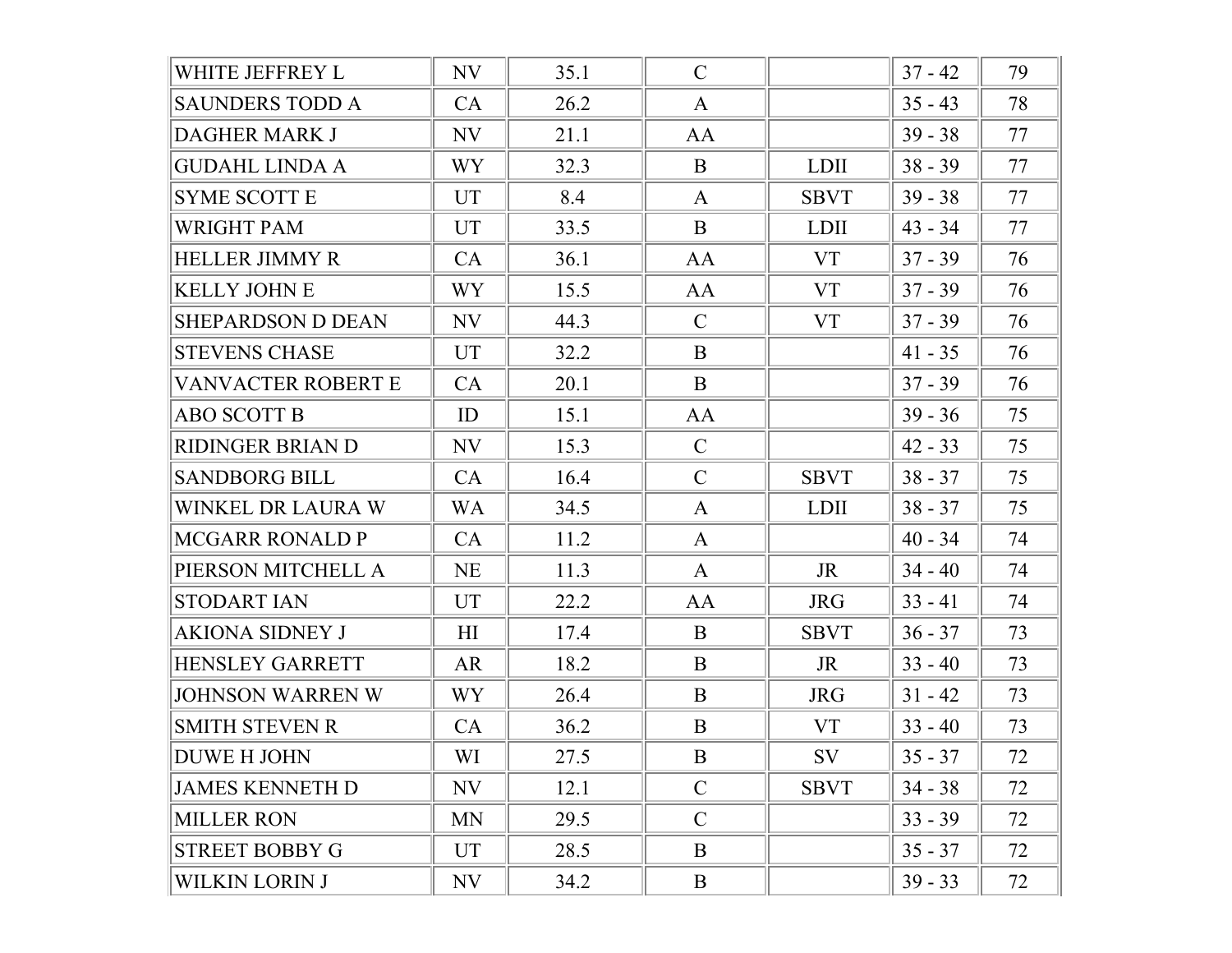| WILLIAMS JEFF H            | WY             | 38.2 | $\mathcal{C}$ |             | $35 - 37$ | 72 |
|----------------------------|----------------|------|---------------|-------------|-----------|----|
| <b>SCHIAVO SALVATORE G</b> | NY             | 4.5  | $\mathcal{C}$ |             | $32 - 39$ | 71 |
| <b>SEYMORE HUNTER</b>      | CA             | 23.5 | AA            | JR          | $35 - 36$ | 71 |
| <b>RIDGE JACOB R</b>       | CA             | 10.2 | B             | <b>JR</b>   | $33 - 37$ | 70 |
| SONGPHANICH SUKIT          | NV             | 34.3 | $\mathcal{C}$ |             | $33 - 37$ | 70 |
| <b>ERNST MATT</b>          | NV             | 21.4 | $\mathcal{C}$ | JR          | $33 - 36$ | 69 |
| <b>RIDGE JAMIE L</b>       | CA             | 10.5 | B             |             | $32 - 37$ | 69 |
| TERNES ELIZABETH M         | <b>UT</b>      | 41.3 | AA            | <b>LDI</b>  | $37 - 32$ | 69 |
| YELLSTROM STEPHEN J        | CO             | 12.3 | B             | <b>VT</b>   | $35 - 34$ | 69 |
| EICHLER JR JAMES R         | CA             | 20.5 | B             |             | $29 - 39$ | 68 |
| <b>EVAL JACOB E</b>        | NV             | 31.5 | AA            | <b>JRG</b>  | $36 - 32$ | 68 |
| <b>HARMS JERRY E</b>       | NV             | 25.1 | B             | <b>SV</b>   | $33 - 35$ | 68 |
| HUTCHINGS KENNETH L        | <b>UT</b>      | 28.3 | B             |             | $33 - 35$ | 68 |
| <b>LEWIS JEFFREY M</b>     | NV             | 3.3  | B             | <b>SV</b>   | $36 - 32$ | 68 |
| <b>SCHOOLER JUSTIN S</b>   | CA             | 20.3 | B             |             | $29 - 39$ | 68 |
| <b>SCHULTZ DAVE H</b>      | МI             | 2.2  | $\mathcal{C}$ | SV          | $32 - 36$ | 68 |
| <b>SUDBURY JUSTICE</b>     | <b>UT</b>      | 33.2 | B             | JR          | $31 - 37$ | 68 |
| <b>AZZI JULES</b>          | CA             | 13.5 | D             |             | $30 - 37$ | 67 |
| <b>BLACKHALL JOHN M</b>    | <b>MT</b>      | 6.2  | B             |             | $32 - 35$ | 67 |
| <b>GILLUM LAWRENCE E</b>   | IL             | 7.1  | B             | <b>SBVT</b> | $29 - 38$ | 67 |
| <b>HURST SETH E</b>        | NV             | 5.4  | $\mathcal{C}$ | JR          | $35 - 32$ | 67 |
| <b>JONES DARRELL T</b>     | WY <sub></sub> | 38.1 | B             | <b>SBVT</b> | $33 - 34$ | 67 |
| PHILIPP CLAYTON F          | NV             | 29.4 | $\mathcal{C}$ | <b>SBVT</b> | $33 - 34$ | 67 |
| <b>SCHWARTZMAN JERRY W</b> | <b>WA</b>      | 1.3  | A             | <b>SBVT</b> | $31 - 36$ | 67 |
| <b>SWAIN DELTON W</b>      | NV             | 35.4 | $\mathcal{C}$ | SV          | $37 - 30$ | 67 |
| <b>CORRY DON R</b>         | UT             | 9.5  | B             |             | $29 - 37$ | 66 |
| DELFANTE TRACY L           | NV             | 30.1 | AA            | <b>SBVT</b> | $33 - 33$ | 66 |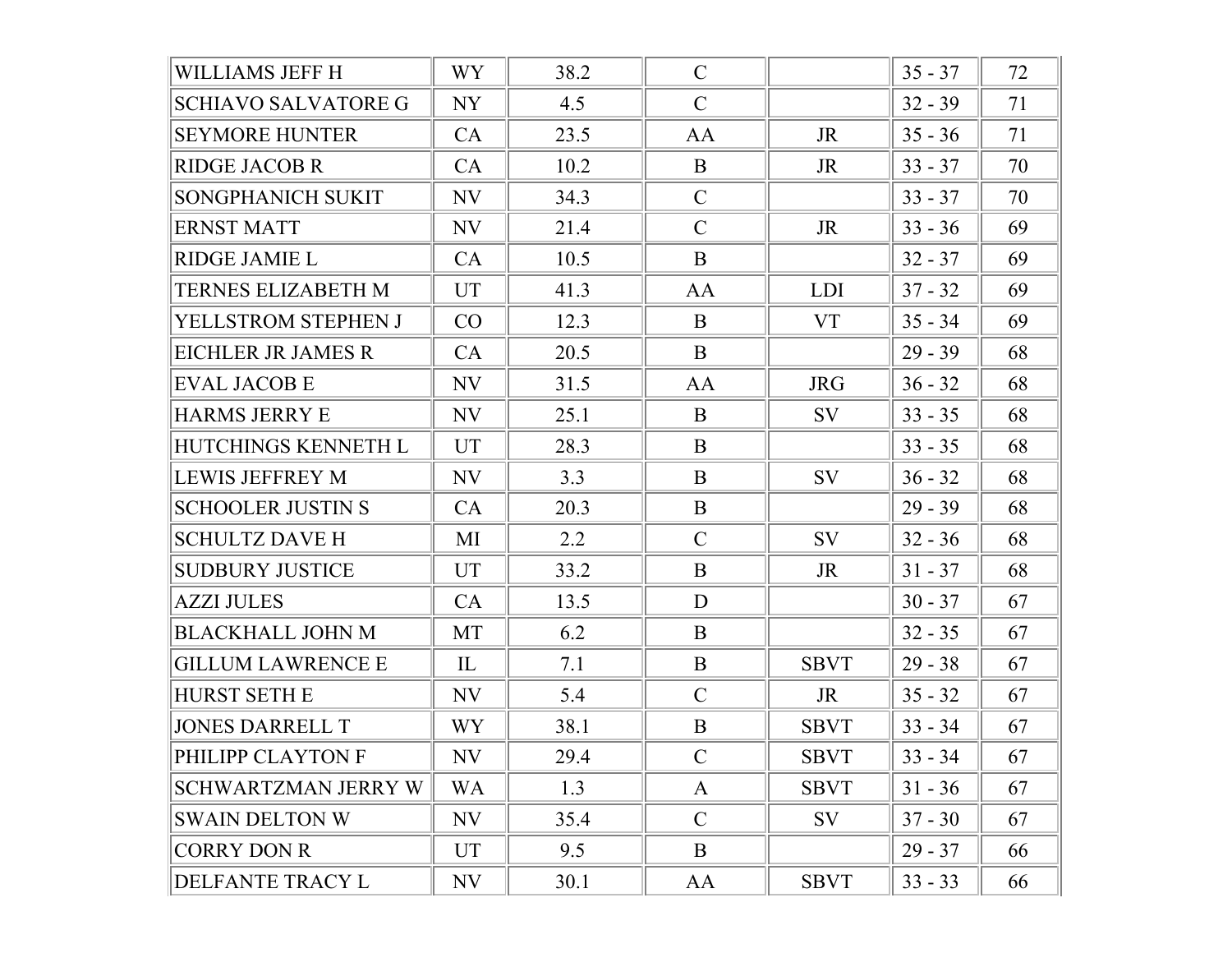| <b>DUITSMAN EDWARD E</b> | CA             | 2.3  | B             |             | $34 - 32$ | 66 |
|--------------------------|----------------|------|---------------|-------------|-----------|----|
| MERCADANTE SAL F         | NV             | 30.2 | AA            | <b>VT</b>   | $33 - 33$ | 66 |
| <b>SLINKER JON J</b>     | CA             | 13.4 | D             |             | $35 - 31$ | 66 |
| <b>FESTER THOMAS</b>     | IL             | 7.4  | $\mathcal{C}$ |             | $30 - 35$ | 65 |
| <b>FINOCHIO DAN N</b>    | CO             | 27.4 | B             | <b>SV</b>   | $32 - 33$ | 65 |
| <b>FOLCHI DARYL E</b>    | CA             | 21.2 | $\mathcal{C}$ | <b>VT</b>   | $30 - 35$ | 65 |
| PROCKISH DAN J           | NV             | 32.5 | $\mathcal{C}$ | SV          | $33 - 32$ | 65 |
| <b>CHURCH BRIAN D</b>    | CO             | 25.2 | B             |             | $35 - 29$ | 64 |
| <b>HILTON MIKE J</b>     | <b>UT</b>      | 24.3 | B             | <b>VT</b>   | $28 - 36$ | 64 |
| <b>MECHAM BLADE V</b>    | <b>UT</b>      | 35.3 | $\mathbf{A}$  |             | $33 - 31$ | 64 |
| <b>UPTON JR JAMES M</b>  | NV             | 35.5 | $\mathcal{C}$ |             | $32 - 32$ | 64 |
| <b>BROOK TOBY</b>        | H1             | 42.1 | D             |             | $33 - 30$ | 63 |
| <b>CLAWSON ROBERT L</b>  | NV             | 17.3 | B             | SV          | $28 - 35$ | 63 |
| <b>DRURY BRODY</b>       | UT             | 8.3  | A             | JR          | $26 - 37$ | 63 |
| <b>GARRIGUS JACKIE L</b> | MT             | 31.4 | $\mathbf{A}$  | <b>LDII</b> | $33 - 30$ | 63 |
| <b>IDEEN KIMBERLY K</b>  | WY             | 11.5 | D             | <b>LDI</b>  | $32 - 31$ | 63 |
| ROBERTS RUSSELL          | NV             | 4.4  | A             | <b>SBVT</b> | $35 - 28$ | 63 |
| <b>TALBOT CRAIG F</b>    | <b>WA</b>      | 23.4 | D             | <b>VT</b>   | $28 - 35$ | 63 |
| <b>ADJIAN GREG</b>       | CA             | 13.1 | $\mathbf{B}$  | <b>SBVT</b> | $34 - 28$ | 62 |
| <b>ROBINSON JULIE A</b>  | CA             | 26.1 | $\mathcal{C}$ | <b>LDII</b> | $23 - 39$ | 62 |
| <b>SMITH BRAYDON C</b>   | AR             | 18.3 | D             | <b>SJ</b>   | $28 - 34$ | 62 |
| <b>TOMLIN BOB</b>        | WY <sub></sub> | 8.2  | B             | <b>SBVT</b> | $32 - 30$ | 62 |
| WOMACK DAVID             | CA             | 23.2 | $\mathbf{A}$  | <b>VT</b>   | $33 - 29$ | 62 |
| <b>BOUAYACH HADI</b>     | CA             | 13.2 | B             |             | $24 - 37$ | 61 |
| <b>CLEMENT ROBERT W</b>  | ID             | 8.1  | AA            | SV          | $31 - 30$ | 61 |
| <b>LARSEN PATRICK W</b>  | FL             | 7.3  | B             |             | $29 - 32$ | 61 |
| HASTINGS WALT V          | CA             | 18.1 | A             | <b>VT</b>   | $29 - 31$ | 60 |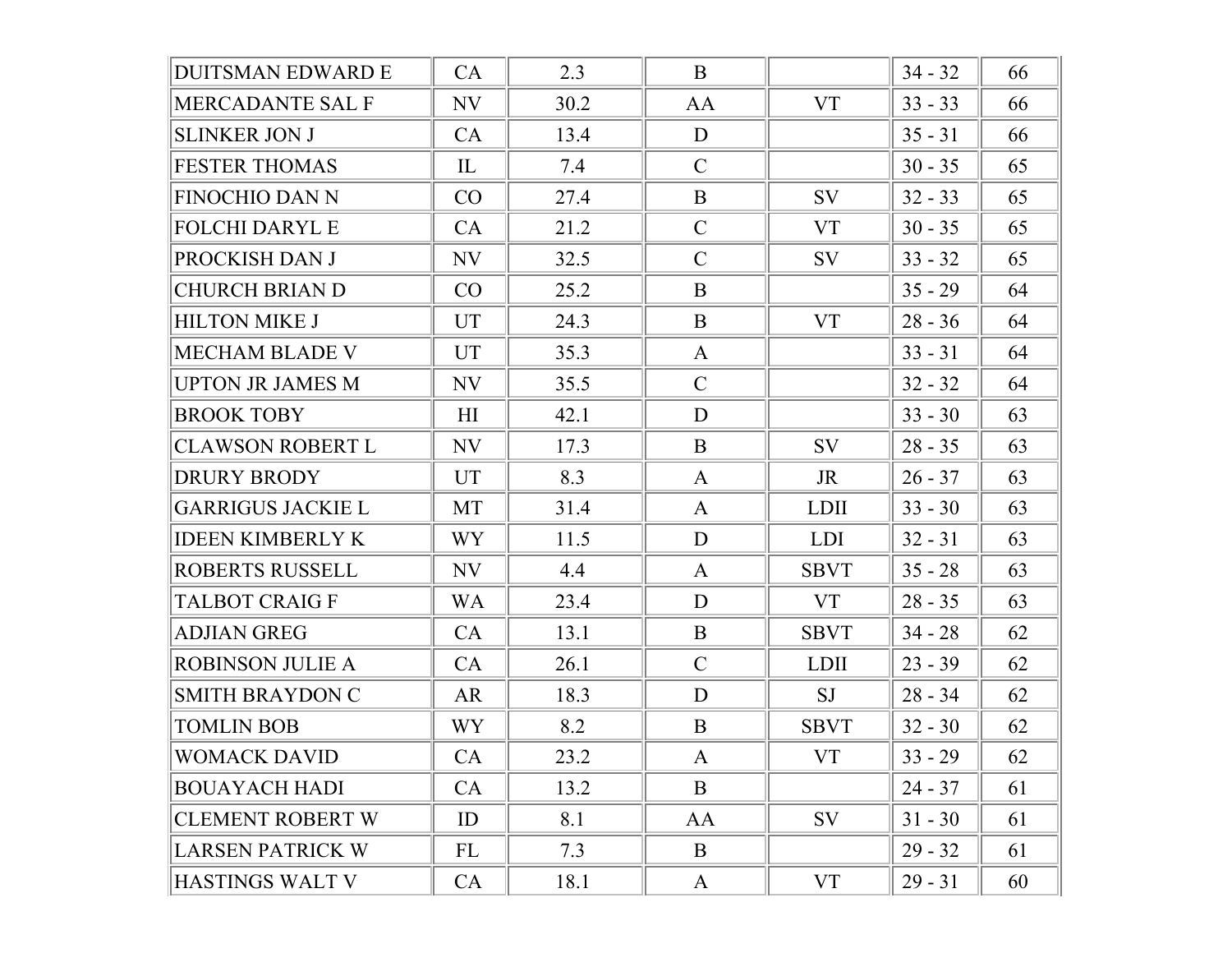| <b>IDEEN DANA R</b>        | WY <sub></sub> | 11.1 | $\mathcal{C}$ | <b>VT</b>   | $31 - 29$ | 60 |
|----------------------------|----------------|------|---------------|-------------|-----------|----|
| <b>ROSS WESTON T</b>       | NV             | 18.4 | A             | <b>VT</b>   | $32 - 28$ | 60 |
| <b>THOMAS DARVIN</b>       | AZ             | 19.4 | $\mathbf{A}$  | <b>VT</b>   | $27 - 33$ | 60 |
| <b>WHITAKER TODD</b>       | IL             | 19.3 | $\mathcal{C}$ | <b>SBVT</b> | $33 - 27$ | 60 |
| <b>ERNST THAINE</b>        | NV             | 21.3 | B             |             | $31 - 28$ | 59 |
| <b>KNOX BILL</b>           | NV             | 12.5 | $\mathcal{C}$ | <b>SBVT</b> | $25 - 34$ | 59 |
| <b>MARILUCH TAMMY</b>      | NV             | 31.3 | B             | <b>LDI</b>  | $29 - 30$ | 59 |
| <b>OLSON ERIC</b>          | <b>WA</b>      | 25.3 | B             | <b>VT</b>   | $36 - 23$ | 59 |
| PORTZ ED J                 | <b>OR</b>      | 16.5 | $\mathcal{C}$ | SV          | $29 - 30$ | 59 |
| <b>BURTON BILLY T</b>      | NV             | 5.2  | B             | JR          | $26 - 32$ | 58 |
| <b>CROOK REX</b>           | NM             | 3.5  | D             |             | $24 - 34$ | 58 |
| <b>HEINTZ TRACY STEVEN</b> | CA             | 20.2 | B             | <b>VT</b>   | $29 - 29$ | 58 |
| <b>GANDERT CHARLES B</b>   | OH             | 6.3  | $\mathbf{B}$  | <b>VT</b>   | $25 - 32$ | 57 |
| <b>GRADY KIM C</b>         | NM             | 43.1 | $\mathcal{C}$ | <b>LDII</b> | $27 - 30$ | 57 |
| PUTMAN DARRYL A            | NV             | 5.3  | B             |             | $28 - 29$ | 57 |
| <b>SHIGEMURA TINA T</b>    | NV             | 17.5 | $\mathbf{B}$  | <b>LDII</b> | $27 - 30$ | 57 |
| WILKIN TANNER Q            | NV             | 34.4 | $\mathcal{C}$ | <b>JR</b>   | $30 - 27$ | 57 |
| <b>COLLINS SHANE Z</b>     | NV             | 2.1  | $\mathcal{C}$ | JR          | $32 - 24$ | 56 |
| <b>HOLCOMB JOE</b>         | CO             | 25.4 | $\mathcal{C}$ |             | $25 - 31$ | 56 |
| <b>WAGNER JACK A</b>       | MI             | 7.2  | B             | <b>VT</b>   | $28 - 28$ | 56 |
| <b>ADAMS RICHARD E</b>     | NV             | 3.1  | $\mathcal{C}$ | <b>SBVT</b> | $28 - 27$ | 55 |
| <b>NEISS LYLE G</b>        | <b>MT</b>      | 1.1  | B             | <b>SBVT</b> | $29 - 26$ | 55 |
| <b>SMITH LAWRENCE S</b>    | NV             | 32.4 | D             | SV          | $26 - 29$ | 55 |
| <b>JOHNSON JR SAMUEL G</b> | NV             | 5.5  | D             | SV          | $28 - 26$ | 54 |
| <b>HARDMAN JOHN</b>        | AZ             | 9.3  | $\mathcal{C}$ |             | $32 - 21$ | 53 |
| <b>MARTIN LYNN E</b>       | NV             | 16.1 | B             | <b>LDII</b> | $23 - 30$ | 53 |
| <b>BROWN JAMAAL C</b>      | MD             | 9.4  | A             |             | $26 - 26$ | 52 |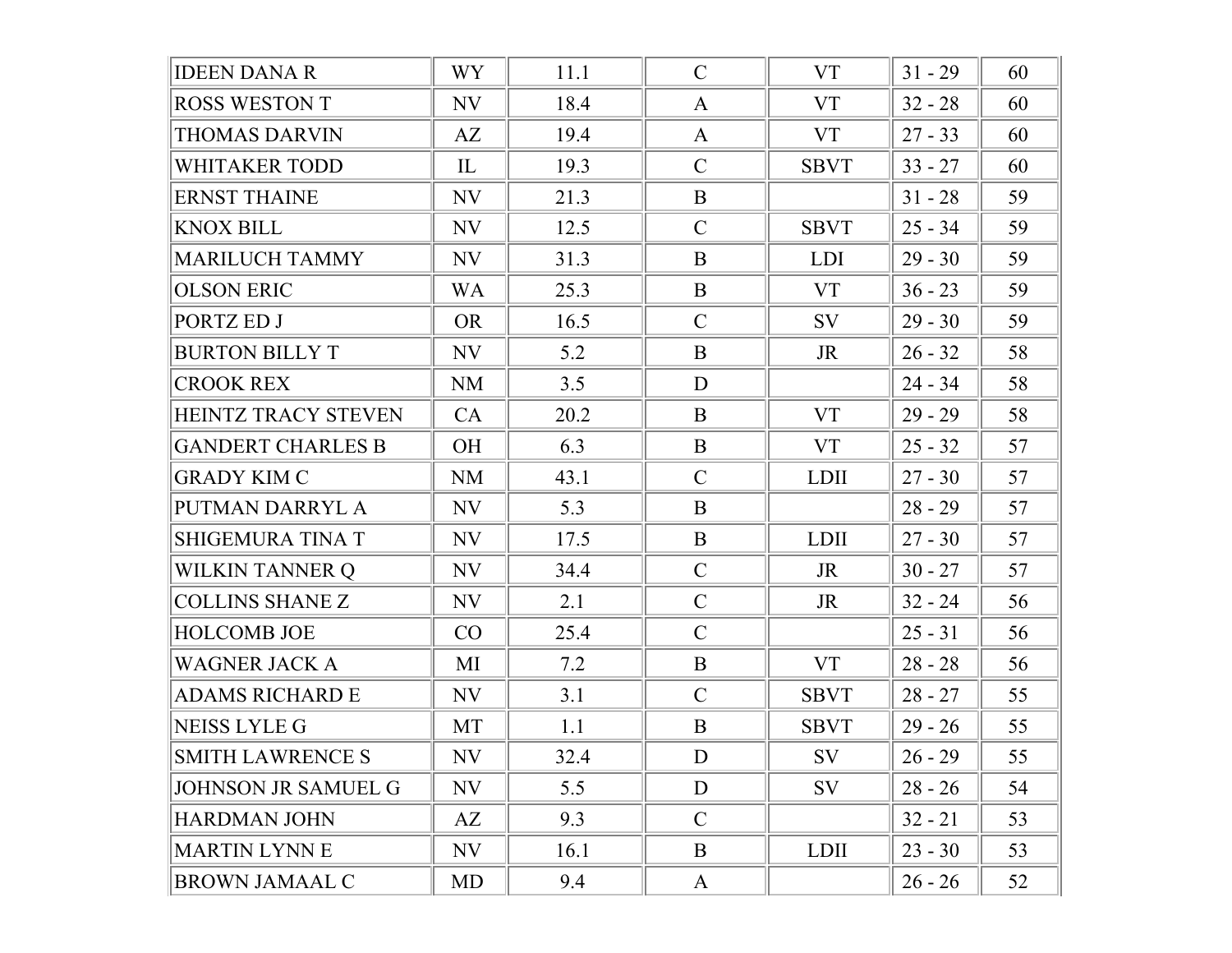| <b>SCOTT TIMOTHY W</b>    | <b>WY</b> | 38.5 | B             |             | $31 - 21$ | 52             |
|---------------------------|-----------|------|---------------|-------------|-----------|----------------|
| WHITE JOHN C              | PA        | 18.5 | B             |             | $25 - 27$ | 52             |
| <b>WILLOUGHBY ANN</b>     | CO        | 12.2 | D             | <b>LDII</b> | $23 - 29$ | 52             |
| <b>ADAMS MARY ELLEN</b>   | NV        | 3.2  | D             | <b>LDII</b> | $28 - 23$ | 51             |
| HUGHES HOWARD G           | NV        | 5.1  | $\mathcal{C}$ | SV          | $23 - 28$ | 51             |
| <b>SHEPARDSON LINDA J</b> | NV        | 44.4 | D             | <b>LDII</b> | $28 - 23$ | 51             |
| <b>BURTON WILLIAM T</b>   | NV        | 7.5  | B             | <b>SJ</b>   | $21 - 29$ | 50             |
| WACHTEL W ANDREW          | AZ        | 28.1 | D             | <b>SBVT</b> | $23 - 26$ | 49             |
| <b>BROOK TISH</b>         | H1        | 42.2 | D             | <b>LDI</b>  | $18 - 27$ | 45             |
| <b>CZESHINSKI COLE M</b>  | CA        | 23.3 | $\mathcal{C}$ | <b>JR</b>   | $20 - 24$ | 44             |
| LEWIS DONNETTE K          | NV        | 3.4  | D             | <b>LDI</b>  | $22 - 22$ | 44             |
| PIZINGER NATHANIAL D      | AZ        | 9.1  | D             | JR          | $23 - 20$ | 43             |
| <b>KETCHEL JASON</b>      | PA        | 30.5 | $\mathcal{C}$ |             | $18 - 22$ | 40             |
| ANIYA WARREN M            | H1        | 17.1 | $\mathcal{C}$ | <b>SV</b>   | $20 - 17$ | 37             |
| PIZINGER WYATT J          | AZ        | 9.2  | B             | <b>SJ</b>   | $16 - 21$ | 37             |
| <b>WESTFALL KADEN</b>     | CO        | 0.0  | $\mathbf{A}$  | JR.         | 35        | 35             |
| <b>BROSTEN JERRY</b>      | MT        | 6.1  | $\mathcal{C}$ | <b>VT</b>   | $13 - 19$ | 32             |
| ELLIOTT ETHAN L           | NV        | 10.3 | B             | JR          | $20 - 12$ | 32             |
| DEAN JR ROBERT B          | OH        | 29.3 | $\mathcal{C}$ |             |           | $\mathbf{0}$   |
| <b>DEAN SARA M</b>        | <b>OH</b> | 29.2 | $\mathcal{C}$ | LD1         |           | $\mathbf{0}$   |
| DIGESUALDO NICK P         | CO        | 43.4 | $\mathbf{A}$  | <b>SBVT</b> |           | $\overline{0}$ |
| DIGESUALDO SANDY D        | CO        | 43.5 | $\mathcal{C}$ | <b>LDII</b> |           | $\mathbf{0}$   |
| <b>FLAYDERMAN RUTH</b>    | FL        | 44.2 | D             | LDII        |           | $\overline{0}$ |
| <b>HENDERSON JOE H</b>    | AZ        | 22.3 | $\mathbf{A}$  | SV          |           | $\overline{0}$ |
| <b>HOLDEN GREG E</b>      | AZ        | 28.2 | B             | <b>VT</b>   |           | $\mathbf{0}$   |
| <b>JACKSON CHARLES W</b>  | WV        | 40.3 | B             | VT          |           | $\mathbf{0}$   |
| <b>JOHNSON ANDY P</b>     | UT        | 24.5 | A             |             |           | $\mathbf{0}$   |